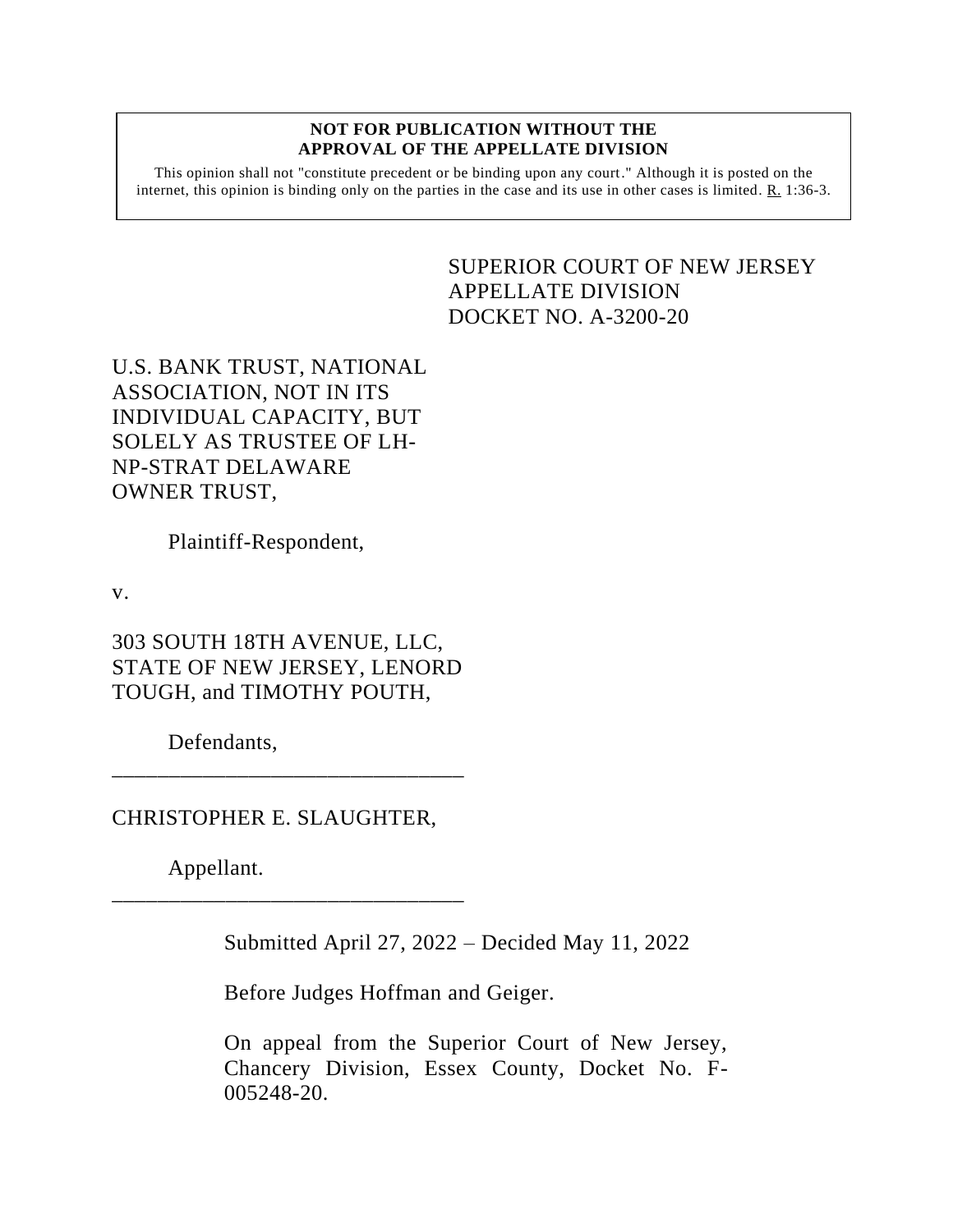Christopher E. Slaughter, appellant pro se.

Tae H. Whang, attorney for respondent.

## PER CURIAM

In this commercial mortgage foreclosure action, appellant Christopher E. Slaughter appeals from a June 9, 2021 final judgment of foreclosure and a Chancery Division order denying reconsideration of the Chancery Court's March 5 and April 1, 2021 orders. We affirm.

We take the following facts from the record. On March 18, 2019, defendant 303 South 18th Avenue, LLC borrowed the sum of \$154,700 from Atlas Capital Group (Atlas). To secure the loan, 303 South 18th Avenue, LLC executed a promissory note (note), mortgage, assignment of rents, and security agreement.

On March 20, 2019, Atlas assigned the note to The Rama Fund, LLC (Rama) through an allonge.<sup>1</sup> On April 30, 2019, Rama assigned the note to PS Funding, Inc. via an allonge. On February 20, 2020, PS Funding, Inc. assigned the note to LH-NP-STRAT Delaware Owner Trust via an allonge.

<sup>&</sup>lt;sup>1</sup> An allonge is a document attached to a promissory note or other negotiable instrument containing an endorsement that transfers the note or negotiable instrument over to a third party or bearer.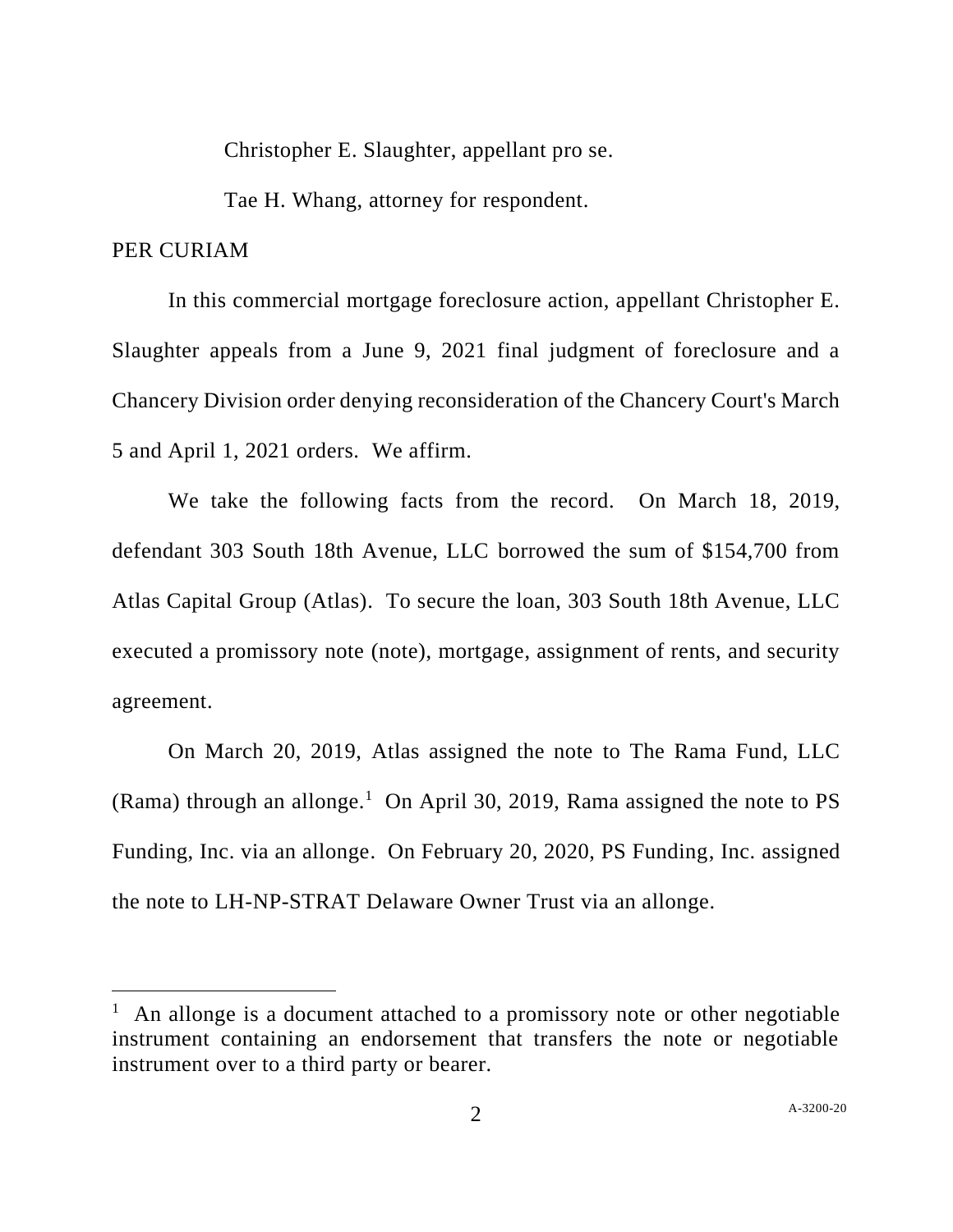The mortgage was similarly assigned. On March 20, 2019, Atlas assigned the mortgage to Rama via two assignments of mortgage that were recorded on March 22 and May 29, 2019, respectively. On April 30, 2019, Rama assigned the mortgage to PS Funding, Inc. via an assignment that was recorded on May 7, 2019. In turn, PS Funding, Inc. assigned the mortgage to plaintiff U.S. Bank Trust, N.A., not in its individual capacity, but solely as trustee of LH-NP-STRAT Delaware Owner Trust via an assignment effective as of February 20, 2020, which was recorded on February 27, 2020. Plaintiff remained the holder of the note and mortgage.

303 South 18th Avenue, LLC defaulted on the note and mortgage by failing to make the payments due on November 1, 2019, and thereafter. Plaintiff filed its complaint on April 3, 2020. Defendants were served with the summons and complaint, including 303 South 18th Avenue, LLC, which owned the mortgaged premises.

A November 16, 2020 order granted plaintiff's motion to correct the names of defendant John Doe #1 to Lenord Tough and John Doe #2 to Timothy Pouth. On November 18, 2020, plaintiff filed a request and certification to enter default as to defendants State of New Jersey, Lenord Tough, and Timothy Pouth. On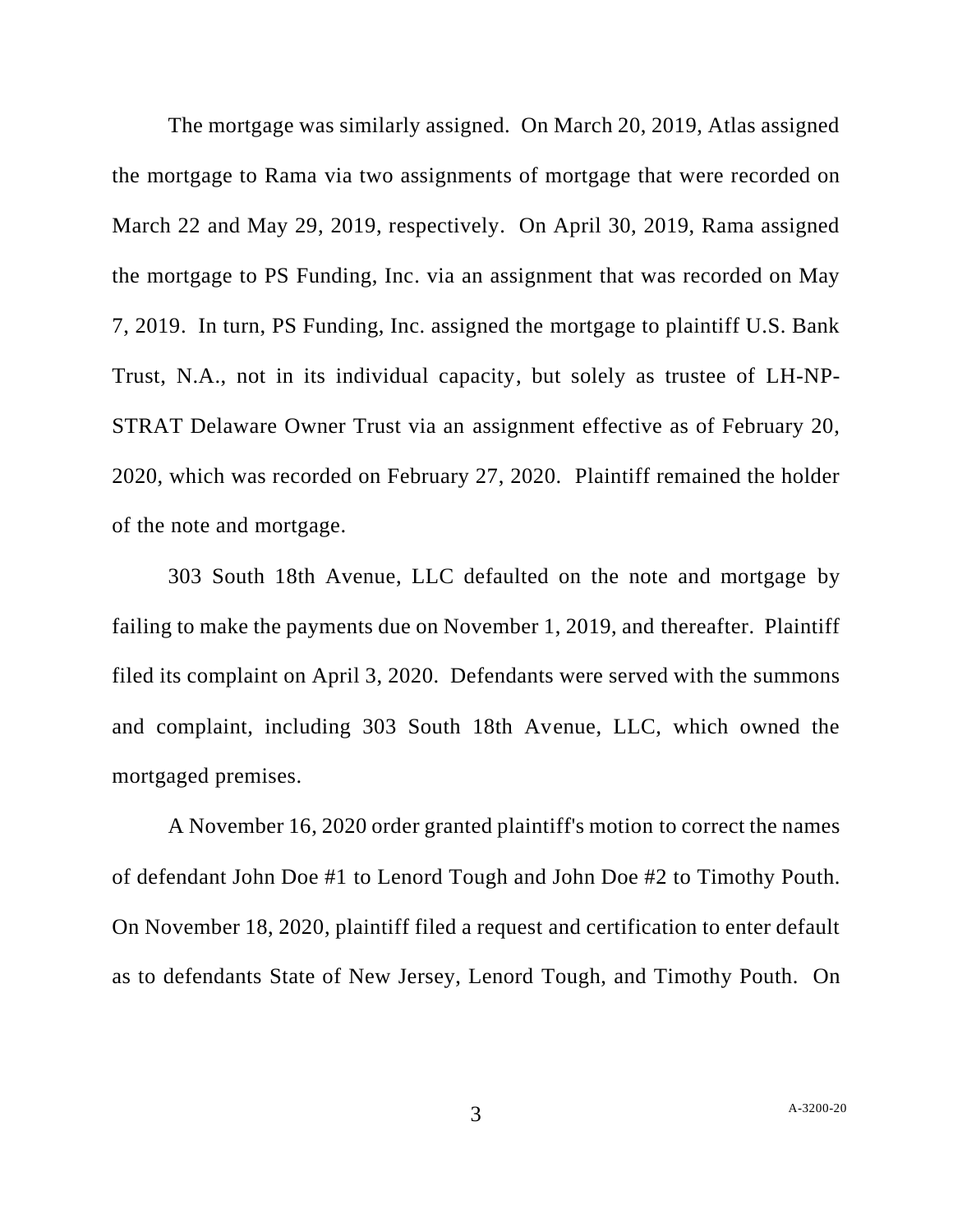January 20, 2021, plaintiff filed a request and certification to enter default as to 303 South 18th Avenue, LLC.

Slaughter is not a defendant in the foreclosure action. He does not own the mortgaged premises. He is not a borrower on the note or a mortgagor. 303 South 18th Avenue, LLC, is the borrower and mortgagor. 303 South 18th Avenue, LLC did not file a responsive pleading or otherwise contest the foreclosure.

Slaughter is the manager of 303 South 18th Avenue, LLC, and guaranteed payment of the note. He did not possess a right of redemption.

Slaughter moved to intervene, which plaintiff opposed. On March 5, 2021, the trial court issued an oral decision and order denying the motion. The order noted:

> Proposed intervenor executed a guarantee only. Not needed in foreclosure because he was not a borrower or mortgagor. So no right of redemption. Judgment on the guaranty was already entered under Law Division Docket [No.] L-2508-20. Plaintiff is not seeking any amount here in excess of the \$188,133.34 [plus] \$200 costs it was awarded in the Law Division. Therefore, no prejudice to [d]efendant not being permitted to intervene.

Slaughter moved for reconsideration and to set aside default. On April 1, 2021, the motion was denied. The written statement of reasons noted that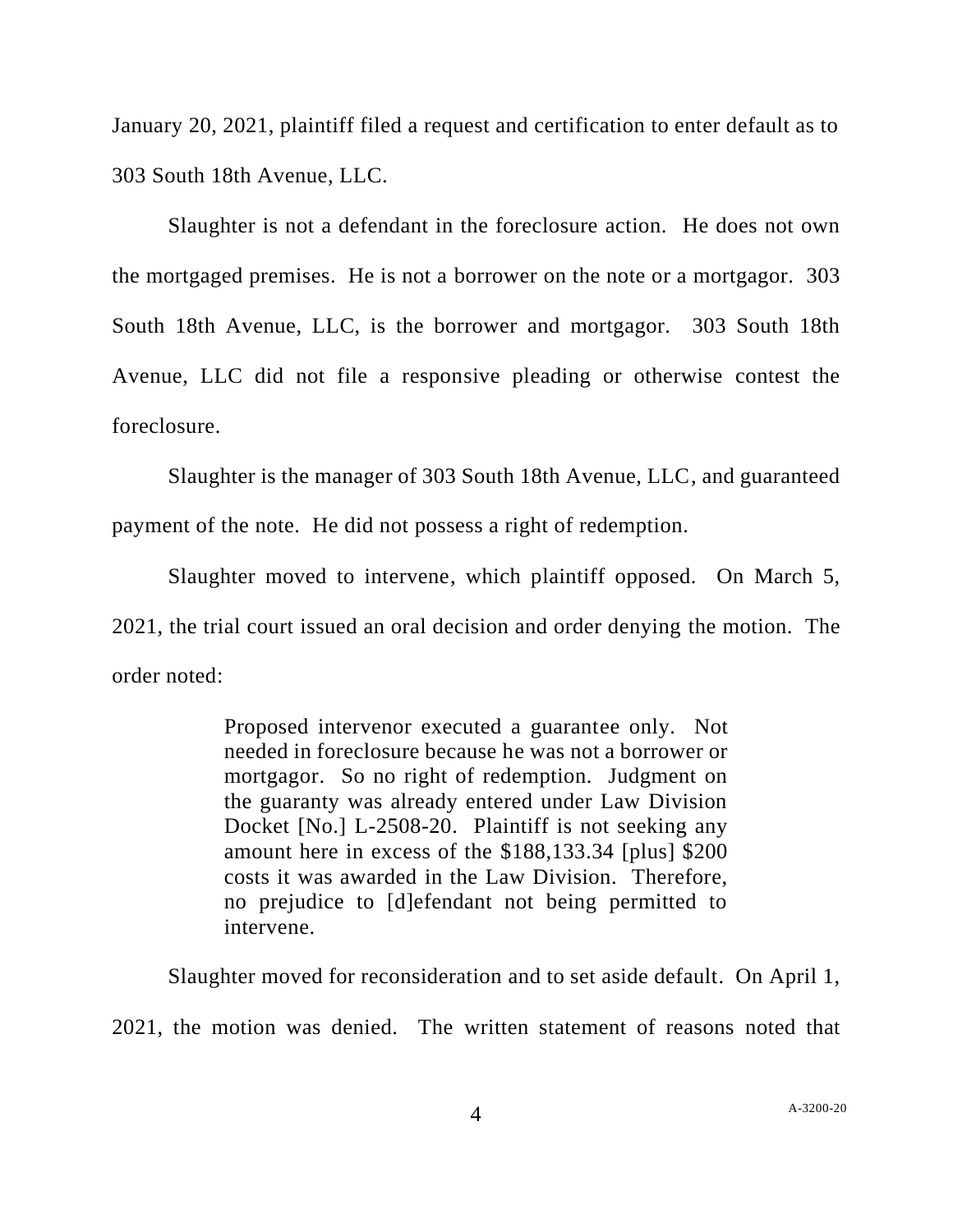Slaughter's moving papers contained "nothing new" and did not establish grounds for reconsideration under the case law.

On May 6, 2021, Slaughter filed a second motion for reconsideration. The court issued a May 28, 2021 order denying the motion. The order stated: "Mr. Slaughter's motion does not address the Intervenor issues raised and decided in the [c]ourt's [o]rders of March 5 and April 1. Moreover, there is nothing new presented or that could not have been presented in the prior applications. Finally, [p]laintiff's proofs refute Mr. Slaughter's allegations."

Plaintiff moved for entry of final judgment of foreclosure. The motion was granted. 303 South 18th Avenue, LLC did not oppose the motion. A final judgment of foreclosure was entered on June 9, 2021.

This appeal followed. Slaughter argues that he was entitled to permissively intervene and that the trial court failed to consider the defenses he raised in his motion for reconsideration.

Slaughter's arguments lack sufficient merit to warrant extended discussion in a written opinion. R.  $2:11-3(e)(1)(E)$ . Plaintiff submitted proofs that demonstrated it was entitled to foreclose on the note and mortgage.

Slaughter was not a borrower on the loan or a mortgagor. The note was given and executed by 303 South 18th Avenue, LLC. Slaughter signed the note

5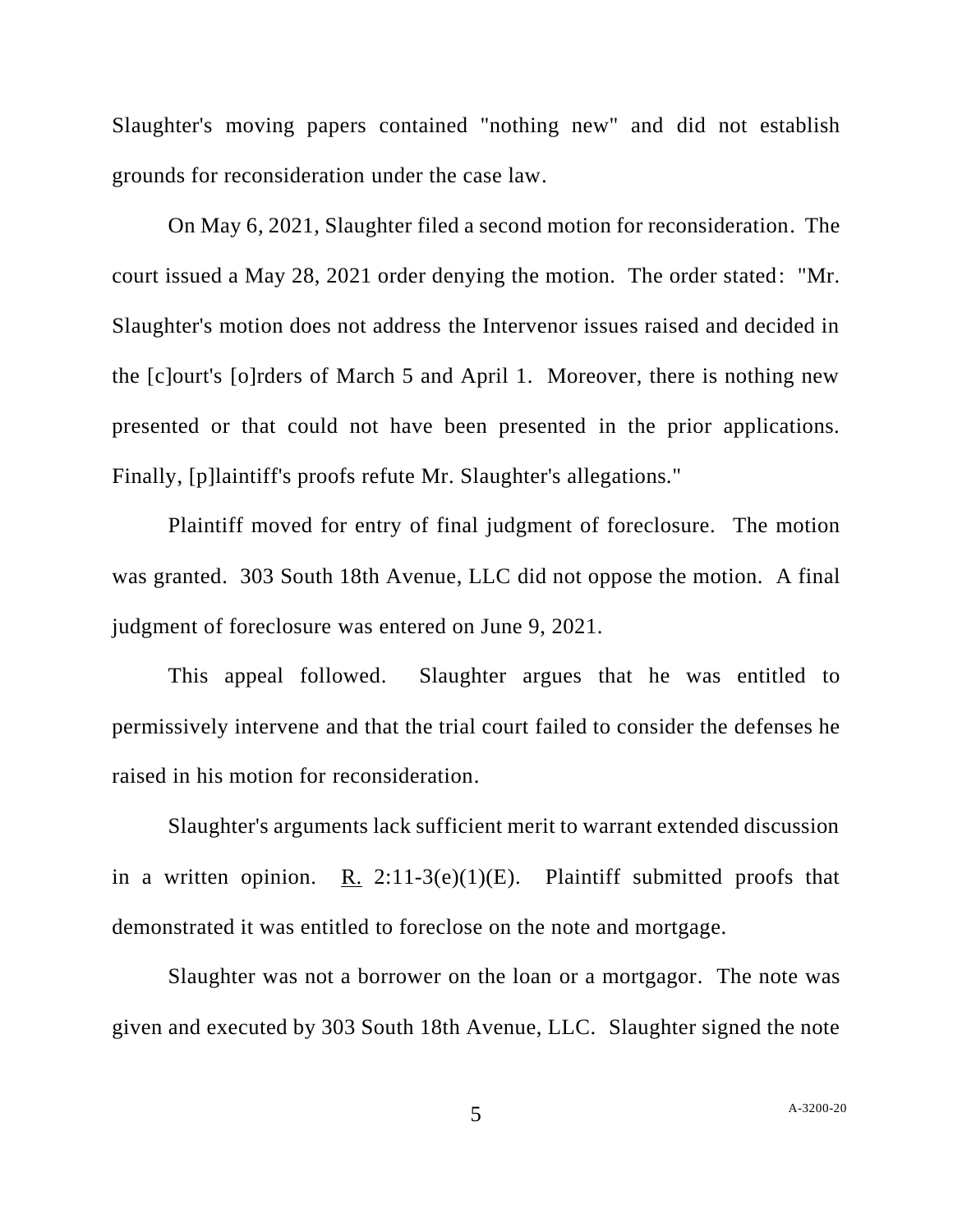on behalf of 303 South 18th Avenue, LLC, in his capacity as its manager. Slaughter guaranteed payment of the note. He submitted no evidence that 303 South 18th Avenue, LLC had not defaulted on the note and mortgage. Indeed, a money judgment had already been entered against Slaughter for \$188,133.34 in his capacity as guarantor in a separate Law Division action.

The trial court correctly applied Rule 4:33-1 in denying Slaughter's motion to intervene. To claim intervention as of right, a party must upon timely application establish "an interest relating to the property or transaction which is the subject of the action and is so situated that the disposition of the action may as a practical matter impair or impede the ability to protect that interest, unless the applicant's interest is adequately represented by existing parties." R. 4:33- 1. Slaughter did not satisfy those criteria. As the manager of the property and not an owner or borrower, Slaughter had no individual interest relating to the property that would entitle him to intervention. Meehan v. K.D. Partners, L.P., 317 N.J. Super. 563, 571 (App. Div. 1998).

Rule 4:33-2 allows for permissive intervention "in an action if the claim or defense and the main action have a question of law or fact in common." "The test is 'whether the granting of the motion will unduly delay or prejudice the adjudication of the rights of the original parties,'" Looman Realty Corp. v. Broad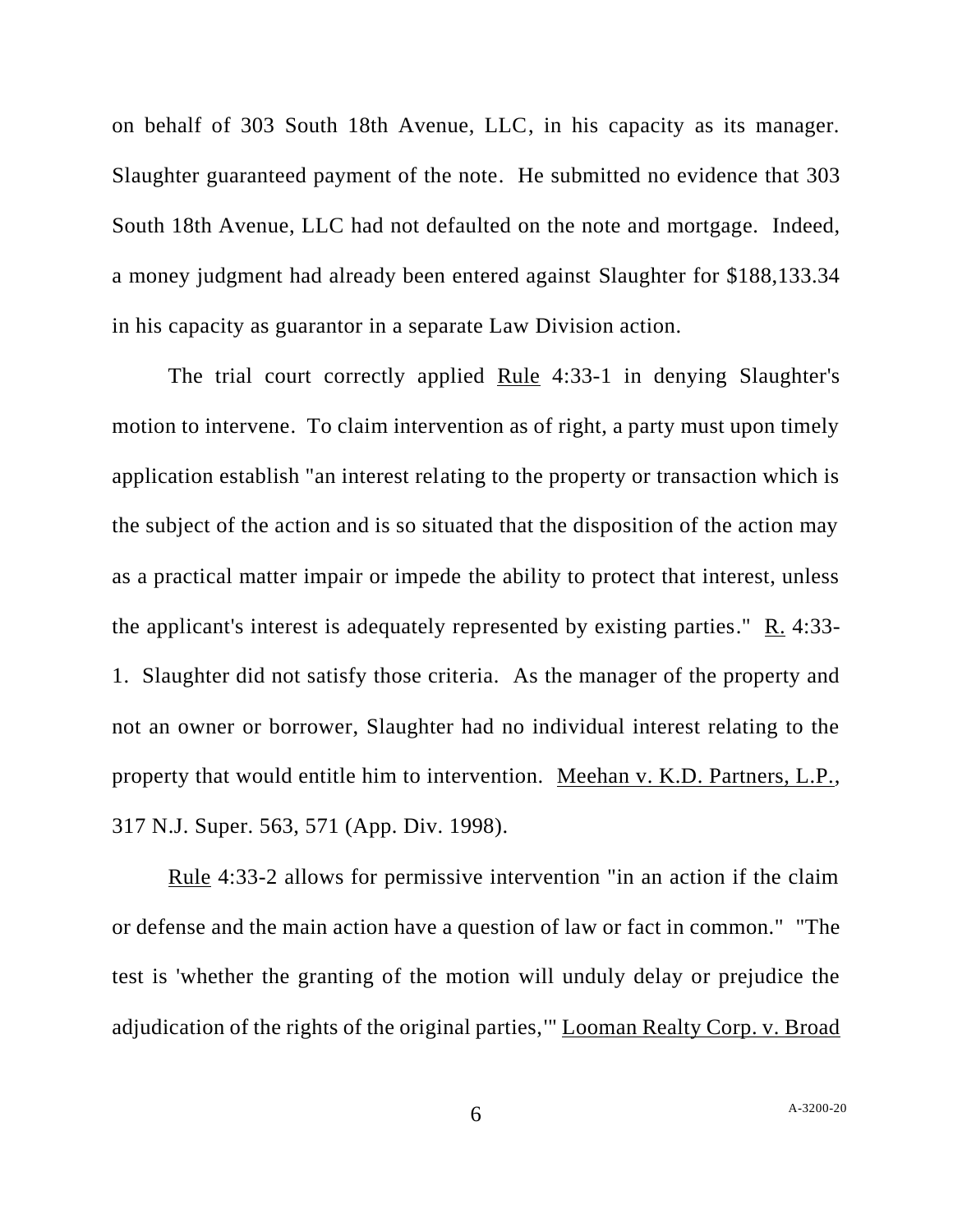St. Nat'l Bank of Trenton, 74 N.J. Super. 71, 78 (App. Div. 1962) (quoting Salitan v. Magnus, 28 N.J. 20, 26 (1958)), "and whether intervention will eliminate the need for subsequent litigation[,]" Zirger v. Gen. Accident Ins. Co., 144 N.J. 327, 341 (1996). We review for abuse of discretion. City of Asbury Park v. Asbury Park Towers, 388 N.J. Super. 1, 12 (App. Div. 2006).

Here, judgment had already been entered against Slaughter in a parallel collection action enforcing the payment guarantee he executed. In that action, Slaughter was served with process but failed to appear or answer the complaint. Moreover, Rule 4:33-3 sets the procedure for permissive intervention and requires that the motion be "accompanied by a pleading" and the "appropriate filing fee" to be paid at the time of filing the motion to intervene. Slaughter did not submit a pleading or the filing fee for a responsive pleading. We discern no abuse of discretion.

Slaughter also sought to vacate the default entered against defendants. Because intervention was denied, the trial court correctly denied the application. Slaughter had no standing to protect the rights of the defaulting defendants.

Although Slaughter did not brief this issue on appeal, for sake of completeness we note that that the loan was not a "consumer credit transaction that [was] secured by the principal dwelling of a consumer." 15 U.S.C. §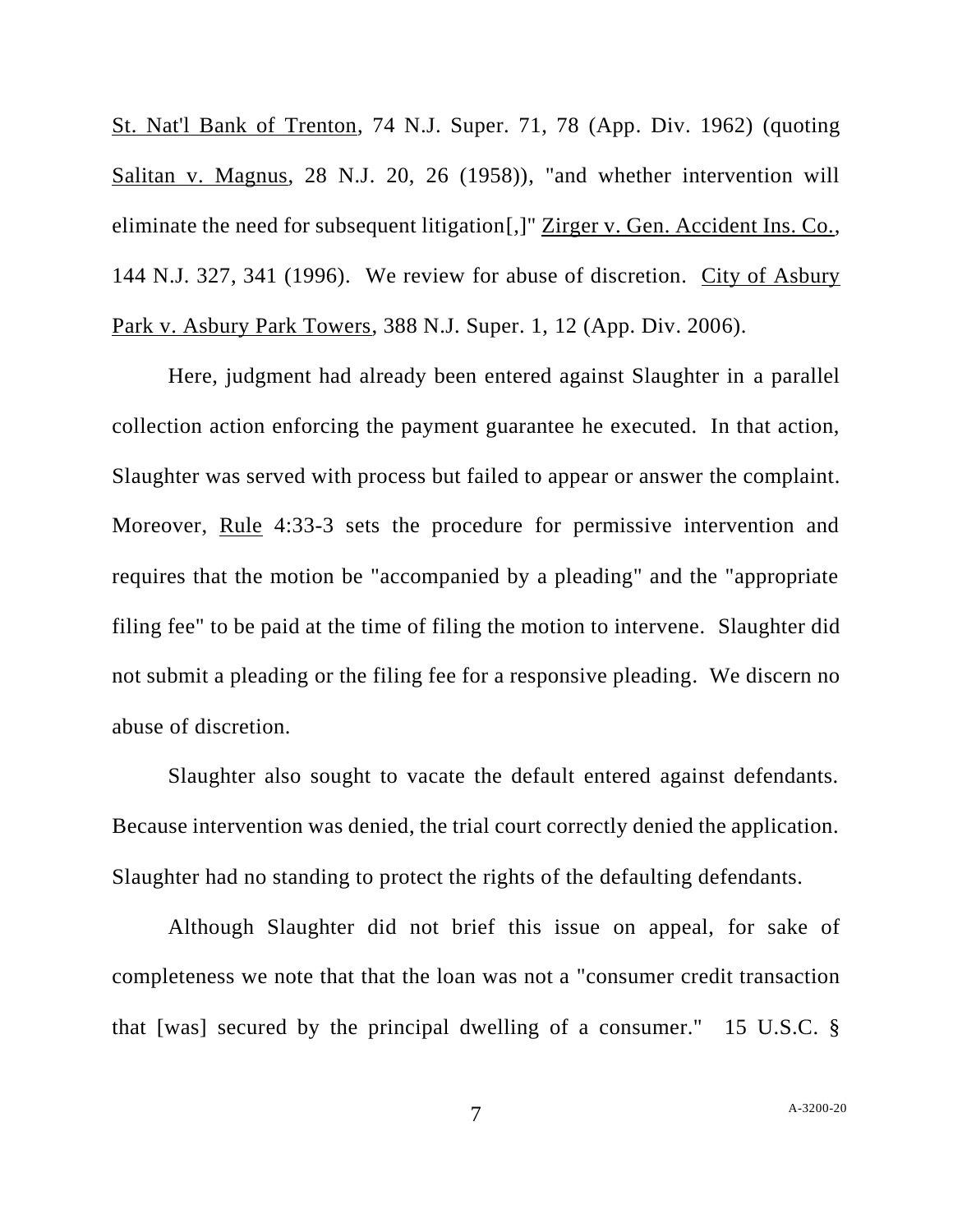$1641(g)(2)$ . This was a commercial loan secured by a mortgage on commercial property, not Slaughter's principal dwelling. Accordingly, plaintiff was not required under the Truth in Lending Act (TILA), 15 U.S.C. § 1601 to -1667f, to give notice of the assignment of the mortgage.

Finally, the trial court correctly applied Rule 4:49-2 in denying Slaughter's motions for reconsideration. Slaughter contends his motion for reconsideration brought new information that raised a factual and legal issue warranting reconsideration. We disagree. The record supports the trial court's finding that the new allegations failed to "address the intervenor issues raised and decided in the Court's Orders" and that "there is nothing new presented or that could not have been presented in the prior applications."

Reconsideration is properly utilized only in that "narrow corridor" of cases in which the court "expressed its decision based on a palpably incorrect or irrational basis," or where "it is obvious that the [c]ourt either did not consider, or failed to appreciate the significance of probative, competent evidence[.]" Cummings v. Bahr, 295 N.J. Super 374, 384 (App. Div. 1996) (quoting D'Atria v. D'Atria, 242 N.J. Super. 392, 401-02 (Ch. Div. 1990)). Slaughter did not satisfy that standard.